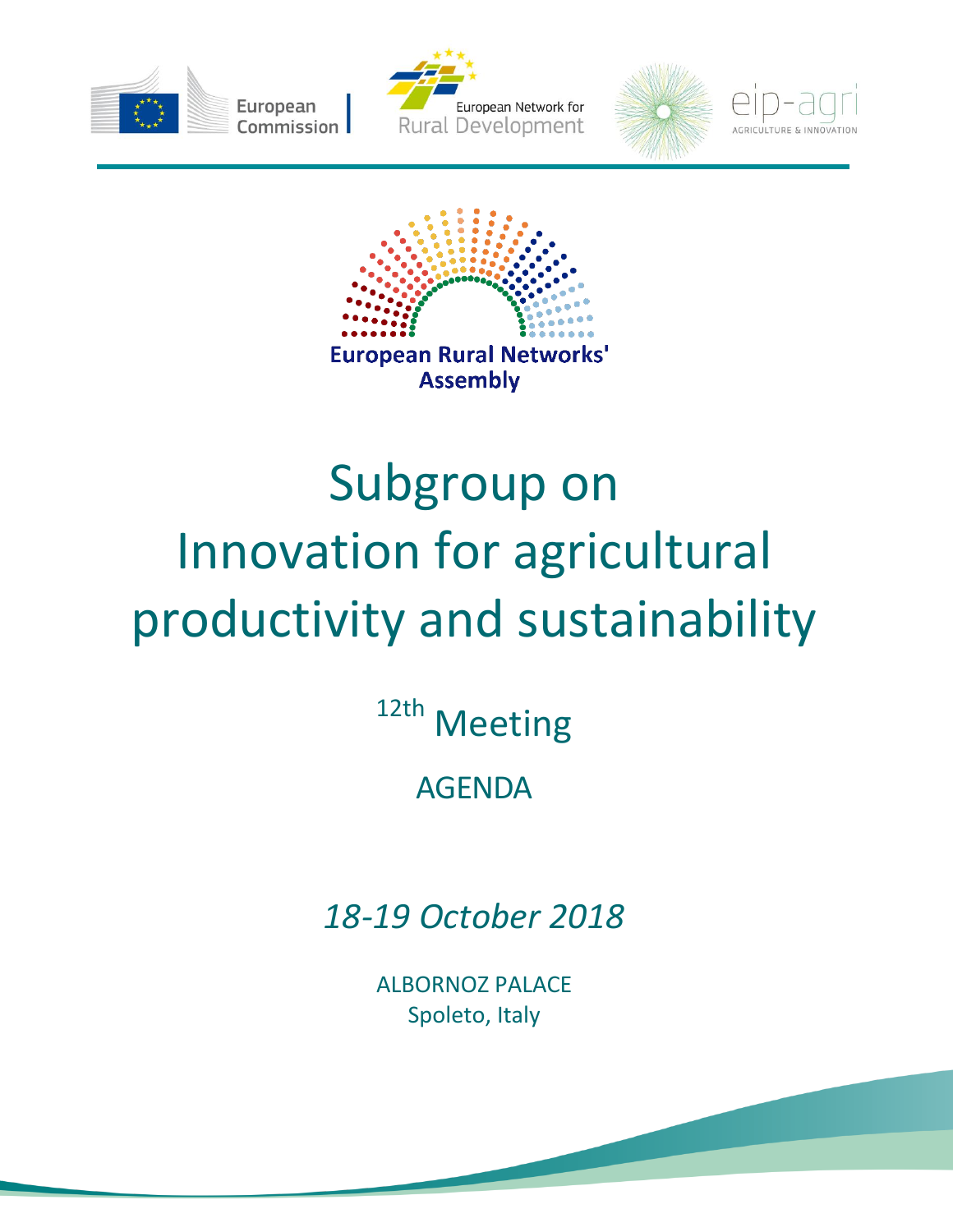



| <b>THURSDAY 18 OCTOBER 2018</b> |                                                                                                                                                                                              |
|---------------------------------|----------------------------------------------------------------------------------------------------------------------------------------------------------------------------------------------|
| <b>Timing</b>                   | <b>Agenda Item</b>                                                                                                                                                                           |
| $13:00 - 14:00$                 | Registration                                                                                                                                                                                 |
| $14:00 - 16:00$                 | Welcome / introduction – Kerstin Rosenow, Head of Unit AGRI B2                                                                                                                               |
|                                 | Session I: Networking for innovation now and tomorrow: preparing<br>for a smarter, modern and more sustainable CAP                                                                           |
|                                 | Setting the scene, DG AGRI<br>$\blacksquare$<br>Discussion on challenges and opportunities for innovation<br>$\blacksquare$<br>networking in the short and medium term                       |
| $16:00 - 16:30$                 | Coffee break                                                                                                                                                                                 |
| $16:30 - 17:30$                 | Session IIA - Fostering a thriving innovation ecosystem by supporting<br><b>Operational Groups</b>                                                                                           |
|                                 | Messages from the Seminar "EIP-AGRI: from operational group<br>project to impact"<br>Presentation of first outcomes from the OG study conducted by the<br>EIP-AGRI Service Point<br>Feedback |
| 17:30                           | <b>Closing</b>                                                                                                                                                                               |